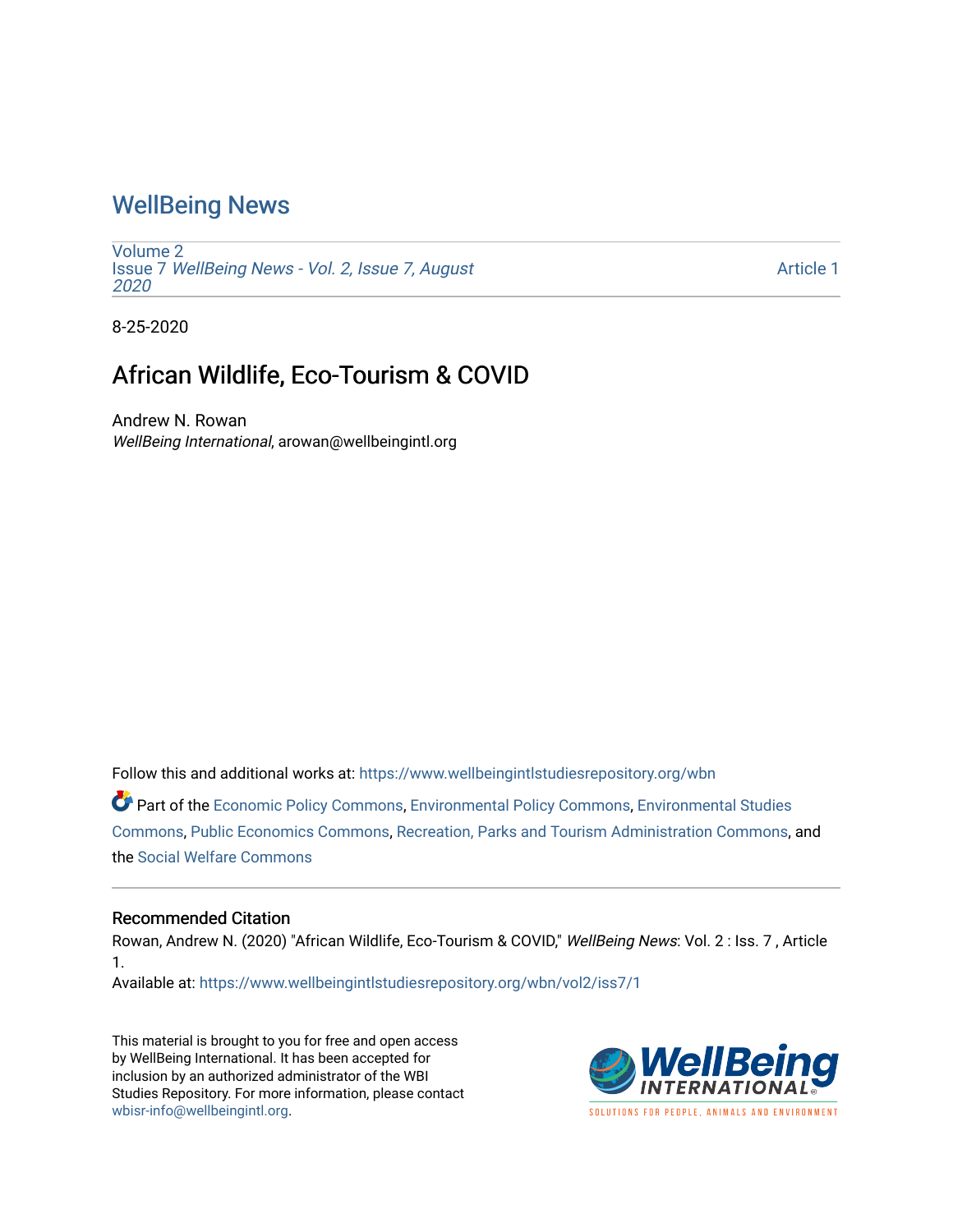

# Aug 25, 2020 African Wildlife, Eco-Tourism & COVID

By Andrew Rowan, DPhil

The UN World Tourism Agency published a report in 2015 on the importance of wildlife tourism to national economies in Africa. About half of global wildlife tourism involves a visit to an African country, resulting in 6 million tourists a year visiting Sub-Saharan Africa (about 10% of total tourist visits to Africa). In addition, the wildlife tourism market was reported to be growing at a very healthy 10% per annum. But the 2020 pandemic has resulted in the collapse of wildlife tourism (close to zero visits to Africa after the beginning of May, 2020) and a major (but hopefully temporary) crisis for wildlife conservation (and for the people dependent on such tourism).

A recent article in Nature by conservation biologist Peter Lindsey and his colleagues that focuses on the conservation crisis caused by the current pandemic, reports that wildlife tourism in Africa generates \$29 billion annually and employs 3.6 million people. Despite the economic value of such tourism, most protected areas in Africa suffer from a chronic shortage of funds to manage and protect the flora and fauna. While the pandemic is the current crisis, there are a number of other looming threats.

Human pressure on protected areas in Africa has grown dramatically in the last sixty years in the form of both human numbers but also the growth in domestic livestock (see Table). An extra two hundred million cattle and 300 million goats now compete with wildlife for resources compared to the situation in 1961. Increases in human, cattle and goat numbers are probably related to the decline in wildlife. Elephant numbers, for example have declined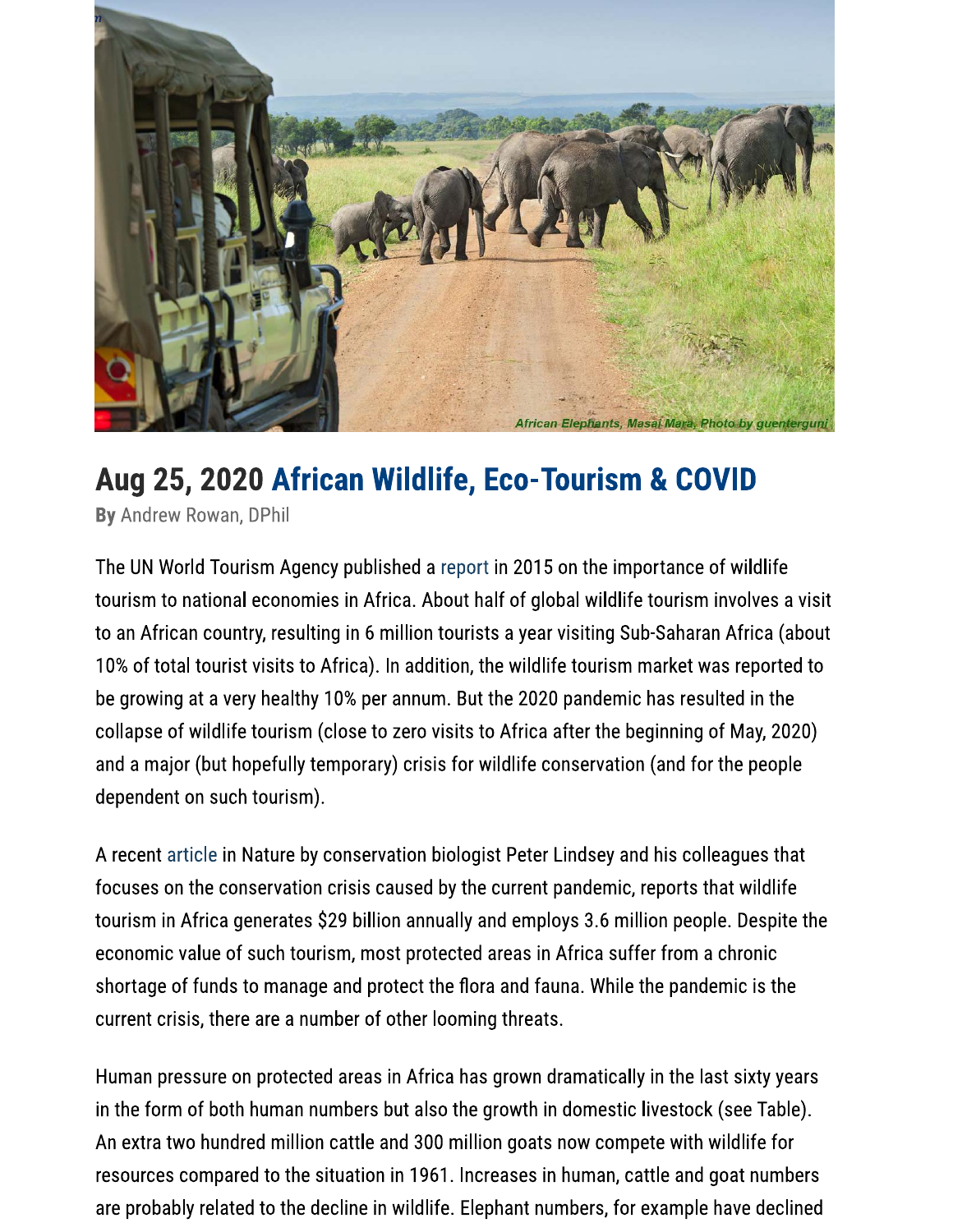by 5-fold over the same period (80% or more) from an estimated 2 million elephants in 1961 to under 400,000 in 2018.

| <b>Millions</b>          | 1961  | 2018   | <b>Increase</b> |
|--------------------------|-------|--------|-----------------|
| <b>Human Population</b>  | 225.3 | 1038.6 | 4.6 fold        |
| <b>Cattle Population</b> | 106.2 | 305.2  | 2.9 fold        |
| <b>Goat Population</b>   | 81.1  | 384.8  | 4.7 fold        |

### Data from UN Population Division and FAOSTAT

Although 17.2% of the land in sub-Saharan Africa is under some form of relatively strict protection, wildlife populations are nevertheless declining sharply. In Kenya, for example, wildlife biomass fell by more than 50% in just the twenty years between 1980 and 2000 and wildlife populations declined at the same rate inside the national parks as outside according to 2019 World Bank analysis. The World Bank report specifically identifies habitat fragmentation (the national parks were established without any understanding of the migration/dispersal needs of wildlife) and poorly planned linear infrastructure (e.g. allweather roads) as key factors causing the decline in wildlife (80% loss of wildlife within 20 kilometers either side of a road). Healthy wildlife populations need to be able to disperse.

In an earlier item in WellBeing News, the destructive impact of roads on wildlife was briefly described and that article included a map of proposed major roads in Africa indicating that most of the proposals were poorly justified when using transparent cost-benefit criteria. The World Bank report on Kenyan wildlife declines provides additional details of the adverse impact of roads but adds an interesting twist  $-$  an economic assessment of the consequences of wildlife loss. As the report notes, "if the economic benefits brought about by habitat conversion outweigh the losses, it is arguable that .. [such losses are] .. a necessary, if regrettable, price to pay for development." But if the loss of tourism income exceeds the benefits of land conversion, then perhaps one should seek alternative wildlifefriendly development. The report explores two possible solutions that support wildlife and the tourism income it generates  $-$  namely a road network that pays attention to the negative external effects that it produces and a policy that expands the role of conservancies.

The World Bank report argues that it should be possible for Kenya to both support wildlife and development, but future development will have to involve planning that places support for wildlife (among the top considerations) during the planning process. This will require, amongst other considerations, a very careful situating of new all-weather roads because such roads result in a 76% decline of wildlife populations within 20 kilometers on either side according the World Bank analysis.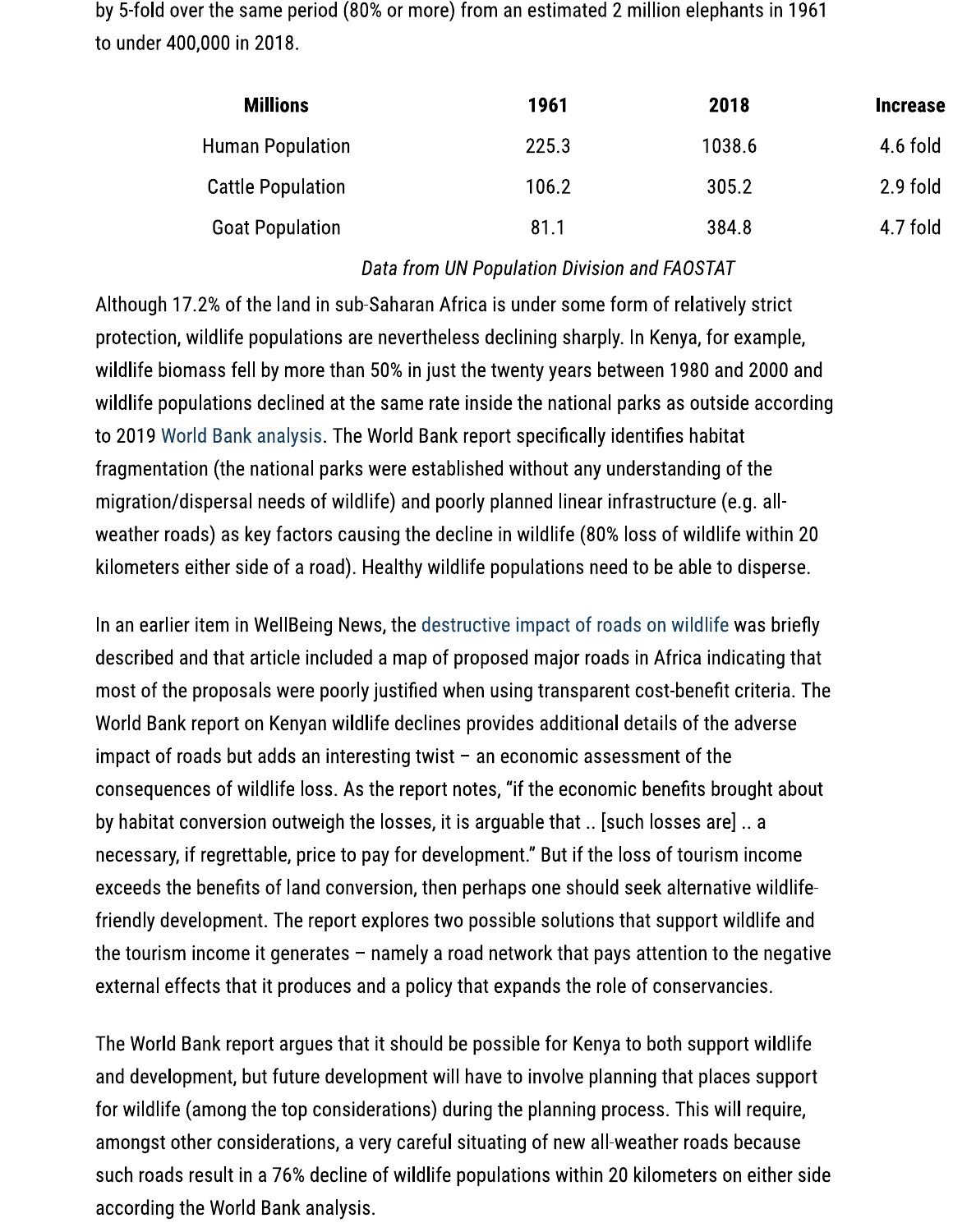FIGURE 1.4: Human populations have been expanding in areas with wildlife and around parks



Source: Authors based on Michelin and WorldPop data

Figure copied from World Bank report, page 4. In 1989, Kenya's human population was 23 million. In 2009, it was 41 million. Wildlife has almost completely disappeared from the heavily populated area in the west of Kenya and wildlife populations in the Masai Mara (the green enclosure on the Kenyan border in the west) have declined significantly in the last fifty years.)

Conservancies, now covering 58,000 Km2 of the country with 36% on private land, 51% on community land and 13% on group land, could play a significant role in protecting Kenya's wildlife in the future. Currently, around 22% of the wildlife biomass is found in conservancies (the National Parks, that cover 47,000 Km2 hold 38% of the wildlife biomass) and 18 of 20 zones with the highest wildlife densities are found in conservancies. But the latest data indicate that the conservancies currently earn only around 1.5% of the almost \$1 billion generated by wildlife tourism, indicating significant growth potential for this sector.

According to the World Bank report, Kenya could not only maintain its current wildlife population but could increase it if sound economic planning that benefited both people and wildlife equally was instituted. Kenya is an example of what is happening across Africa to wildlife populations, but the country is also an example of what could happen. Development need not be a zero-sum situation in which one either benefits people or animals. Protecting wildlife, coupled with carefully planned tourism, does generate significant economic returns that justifies setting aside large areas for wildlife. Currently, African wildlife tourism is grappling with the immediate loss of nearly all tourism income but there is a looming demographic challenge as the human population in sub-Saharan Africa is projected by the UN to increase from today's 1.1 billion to 2.1 billion in 2050 and 3.8 billion in 2100.